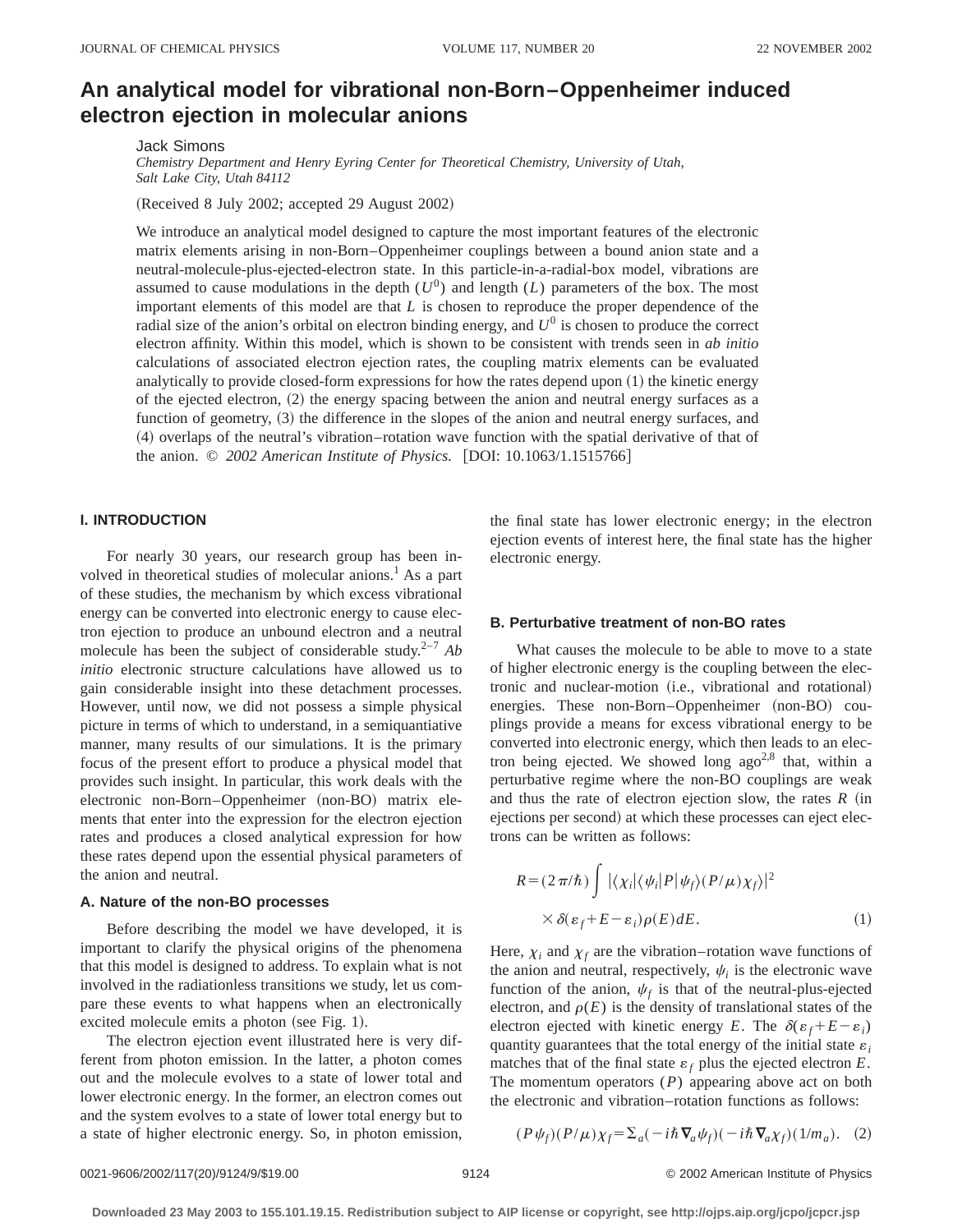

FIG. 1. Ejection of photons from an electronically excited molecule in a specific vibrational level to two different vibrational levels of the ground electronic state (left-hand side). Ejection of an electron from an excited vibrational level of an electronically stable anion to a less excited vibrational level of the neutral  $(right$ -hand side).

This expression involves a sum over all of the nuclei (labeled *a*) of derivatives  $(\nabla_a)$  with respect to the positions of the nuclei, as well as the masses of the nuclei  $(m_a)$ ; the notation  $P/\mu$  is used to remind one that there are  $1/m_a$  factors in the operator.

The above rate expression contains two kinds of matrix elements:  $(1)$  those that involve integration over the electrons' coordinates (they form the focus of the present work)

$$
m_{i,f} = \langle \psi_i | (-i\hbar \nabla_a) | \psi_f \rangle \tag{3}
$$

and  $(2)$  vibration–rotation integrals (that we have treated in earlier works<sup>7,9-11</sup>)

$$
\langle \chi_i | m_{i,f}(-i\hbar \nabla_a \chi_f) \rangle. \tag{4}
$$

In the latter, the electronic non-BO integral appears inside the integral because the quantity  $m_{i,f}$  is a function of the internal coordinates (i.e., bond lengths, angles, and orientation) of the anion.

## **C. Contrasts with the photon absorption rate expression**

The rate expression for photon absorption connecting initial electronic  $\psi_i$  and vibration–rotation  $\chi_i$  states to final states  $\psi_f$  and  $\chi_f$  involves analogous integrals. In particular, the electric dipole integral

$$
\mu_{i,f} = \langle \psi_i | \mu | \psi_f \rangle \tag{5}
$$

and the vibrational integral

$$
\langle \chi_i | \mu_{i,f} \chi_f \rangle \tag{6}
$$

appear in such expressions. In the optical spectroscopy case, one often expands the geometry dependence of  $\mu_{i,f}$  about the equilibrium geometry of the ground state:

$$
\mu_{i,f} = \mu_{i,f}^0 + \Sigma_a (\partial \mu_{i,f} / \partial X_a)^0 (X_a - X_a^0) + \dots, \tag{7}
$$

where  $X_a$  denotes the Cartesian coordinates of the  $a$ <sup>th</sup> atom, and  $X_a^0$  denotes its equilibrium value. Inserting this expansion into the  $\langle \chi_i | \mu_{i,f} \chi_f \rangle$  integral and retaining only the lead term  $(\mu_{i,f}^0)$  reduces the vibrational integral to those occurring in the well known Franck–Condon factors:

$$
\langle \chi_i | \mu_{i,f} \chi_f \rangle = \mu_{i,f}^0 \langle \chi_i | \chi_f \rangle. \tag{8}
$$

The intensities of photon absorption lines are thus related to squares of the  $\mu_{i,f}^0$  electronic matrix elements and of the vibrational overlap integrals  $\langle \chi_i | \chi_f \rangle$ .

The treatment outlined above is predicated on the assumptions that

- (1) the electronic transition moment  $\mu_{i,f}$  has a significant value at the equilibrium geometry where  $\chi_i$  also is most significant, and
- (2) this moment  $\mu_{i,f}$  is rather slowly varying for geometries somewhat displaced from the equilibrium geometry  $\{X_a^0\}$ , which is why the Taylor expansion in Eq. (7) is used.

Our experience<sup> $2-6$ </sup> has shown us that the analogs of these two assumptions are not usually valid when dealing with non-BO matrix elements. In particular, the electronic integral  $m<sub>i</sub>$ , cannot be assumed to be significant at geometries where the initial vibrational wave function has large amplitude. Instead, the results of our many *ab initio* calculations of such matrix elements convinced us that  $m_{i,f}$  is largest when the anion and neutral electronic energy surfaces are closest. Moreover, it has not been found in the *ab initio* calculations we have performed that  $m<sub>i,f</sub>$  varies weakly with geometrical displacements. Instead, as the geometry moves away from where the anion and neutral surfaces are closest,  $m_{i,f}$  decreases rapidly. We illustrate this kind of behavior in Fig. 2.

Based on a substantial number of *ab initio* calculations, $2^{-6}$  we have concluded that contributions to the rate expression given in Eq.  $(1)$  are large whenever

- $(1)$  the anion and neutral electronic energy surfaces are close in energy, and
- (2) the phases and local de Broglie wavelengths  $\lambda_{i,f}$  of  $\chi_i$ and of  $d\chi_f/dX_a$  are similar at the same geometries where  $m_{i,f}$  is large.

The first condition appears to be what causes  $m_{i,f}$  to be large, as we address in further detail later and as our analyti-

**Downloaded 23 May 2003 to 155.101.19.15. Redistribution subject to AIP license or copyright, see http://ojps.aip.org/jcpo/jcpcr.jsp**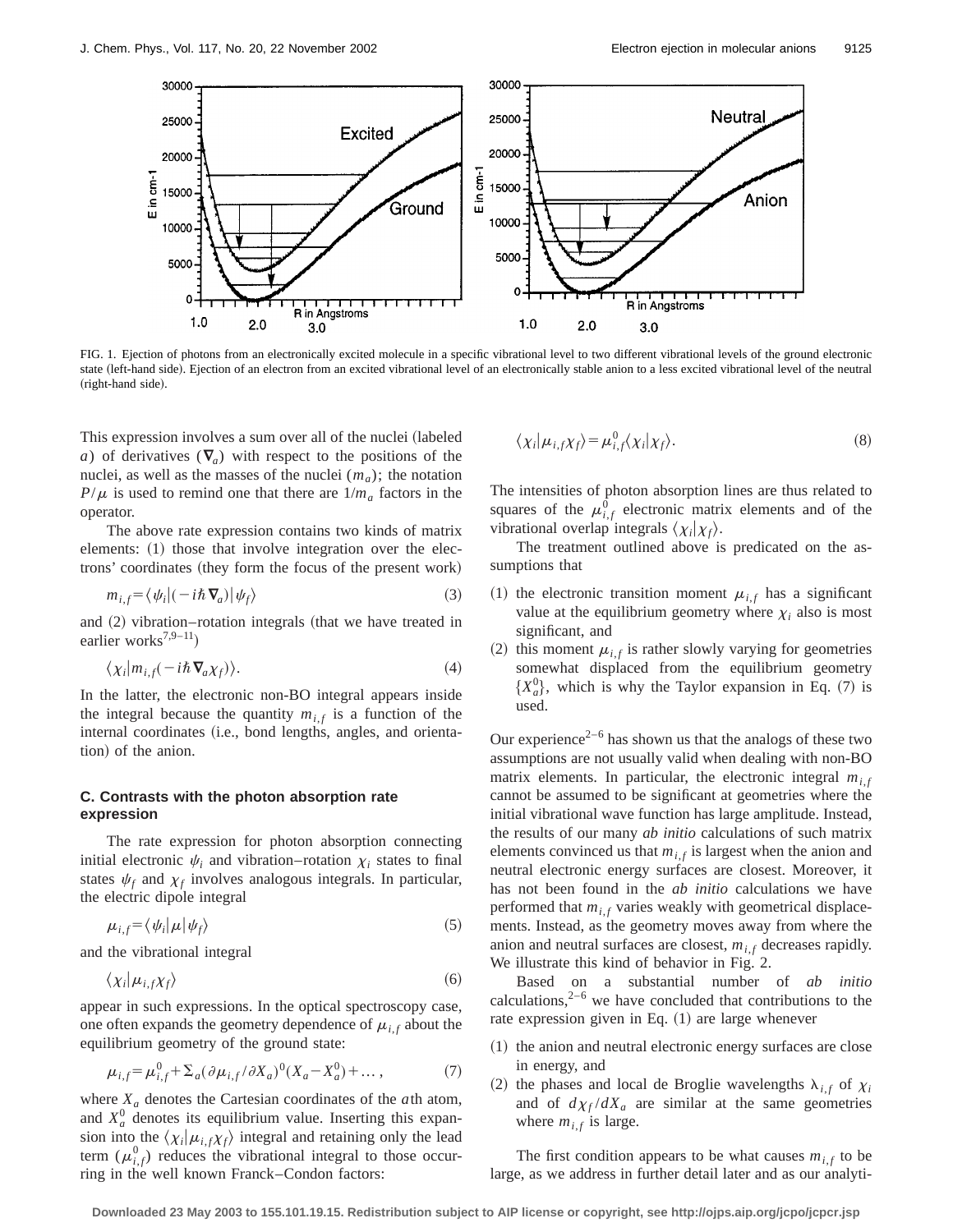

FIG. 2. Two examples of anion (lower) and neutral (upper) surfaces that approach closely showing where  $m_{i,f}$  is largest and how  $m_{i,f}$  varies with geometry.

cal model correctly reproduces. The second condition is what causes contributions to the integral involving the product of  $m_{i,f}$ ,  $\chi_i$ , and  $d\chi_f/dX_a$  to be significant. That  $d\chi_f/dX_a$  and not  $\chi_f$  appears in the rate expression relates to the fact that momentum as well as energy is transferred in the radiationless transition; so, the momentum operators  $(-i\hbar\,\nabla_a)$  must act on  $\chi_f$  to couple it to  $\chi_i$ . Within the harmonic approximation, the derivatives  $d\chi_f/dX_a$  produce vibrational wave functions having one higher and one lower quantum number; it is the latter that contributes to the integral and allows one unit of vibrational momentum to be converted to electronic momentum [as reflected in the fact that  $m_{i,f} = \langle \psi_i | (-i\hbar \nabla_a) | \psi_f \rangle$  also contains a momentum transition element.

#### **D. Focus of the present work**

Most of our past works in this area have been directed toward either (1) using *ab initio* electronic structure methods to calculate, via. Eq.  $(1)$ , non-BO induced electron ejection rates for specific anions of experimental interest, or  $(2)$ analyzing<sup>2,7,9–11</sup> the vibrational or rotational components of the  $\langle \chi_i | m_{i,f}(-i\hbar \nabla_a \chi_{\phi}) \rangle$  matrix elements that govern the rate to arrive at propensity rules with respect to angular momentum and vibrational energy and momentum changes.

In the present paper, our efforts are focused on obtaining further insight into the electronic matrix elements  $m_{i,f}$  by introducing an approximate yet reasonable model that allows us to derive analytical expressions for how these matrix elements depend on (a) the energy gap between the anion and neutral potential energy surfaces, and (b) the kinetic energy carried away by the ejected electron. It is these analytical expressions and the model used to achieve them that represent the primary results of this work.

## **II. ANALYSIS OF THE ELECTRONIC NON-BO ELEMENTS**

## **A. Physical meaning of the non-BO elements**

The electronic integrals  $m_{i,f} = \langle \psi_i | (-i\hbar \nabla_a | \psi_f \rangle)$  can be expressed in terms of the overlap of either the initial (anion) or final (neutral-plus-free-electron) wave function with the derivative of the other wave function. That is, because the two functions are orthogonal for all values of the nuclear positions  $\lbrack$  denoted  $(X_a)$ ],

$$
\langle \psi_i | \psi_f \rangle = 0, \tag{9}
$$

the following identity holds for derivatives with respect to any nuclear position:

$$
\langle \psi_i | d/dX_a | \psi_f \rangle = -\langle \psi_f | d/dX_a | \psi_i \rangle. \tag{10}
$$

So, in computing the non-BO electronic matrix elements  $m_{i,f}$ we can differentiate either the anion or the neutral plus free electron wave function.

The most general form for the anion wave function  $\psi$  is the linear combination of determinants form

$$
\psi = \sum_{J} C_{J} |\phi_{J1} \phi_{J2} \cdots \phi_{JN}|, \qquad (11)
$$

where the  $C_J$  are the so-called configuration interaction coefficients,  $\phi_{Jk}$  is the spin–orbital occupied by the *k*th electron, and the  $|\cdots|$  notation denotes the determinant formed from the product of *N* such spin–orbitals. In turn, each of the molecular spin–orbitals (MO) is written as a linear combination of atomic orbital (AO) basis functions  $\{\eta_\mu\}$  multiplied by a linear combination of atomic orbital to form molecular orbital (LCAO–MO) coefficients  $C_{k,\mu}$ .

The derivative of such a wave function with respect to any internal vibrational distortion of the molecule, which we denote *d*/*dX*, will involve three distinct kinds of factors:

- $(1)$  derivatives of the  $C_J$  coefficients  $dC_J/dX$ ,
- (2) derivatives of the  $C_{k,\mu}$  coefficients  $dC_{k,\mu}/dX$ , and
- ~3! derivatives of the atomic orbital basis functions  $d\eta_\mu/dX$ .

The  $d\eta_{\mu}/dX$  contributions can induce different angular character into the function, but are usually found to make small contributions to the net rate of detachment whenever the  $dC_{k,n}/dX$  contributions are significant. For example, in Fig. 3 we show how the radial and angular derivatives, respectively, of a  $p_{\pi}$  orbital on the nitrogen center of NH<sup>-</sup> produce  $d_{\pi}$  and  $p_{\sigma}$  character, respectively. The radial derivative arises when considering vibration-assisted electron detachment processes such as we are dealing with here. The angular derivative relates to rotational detachment events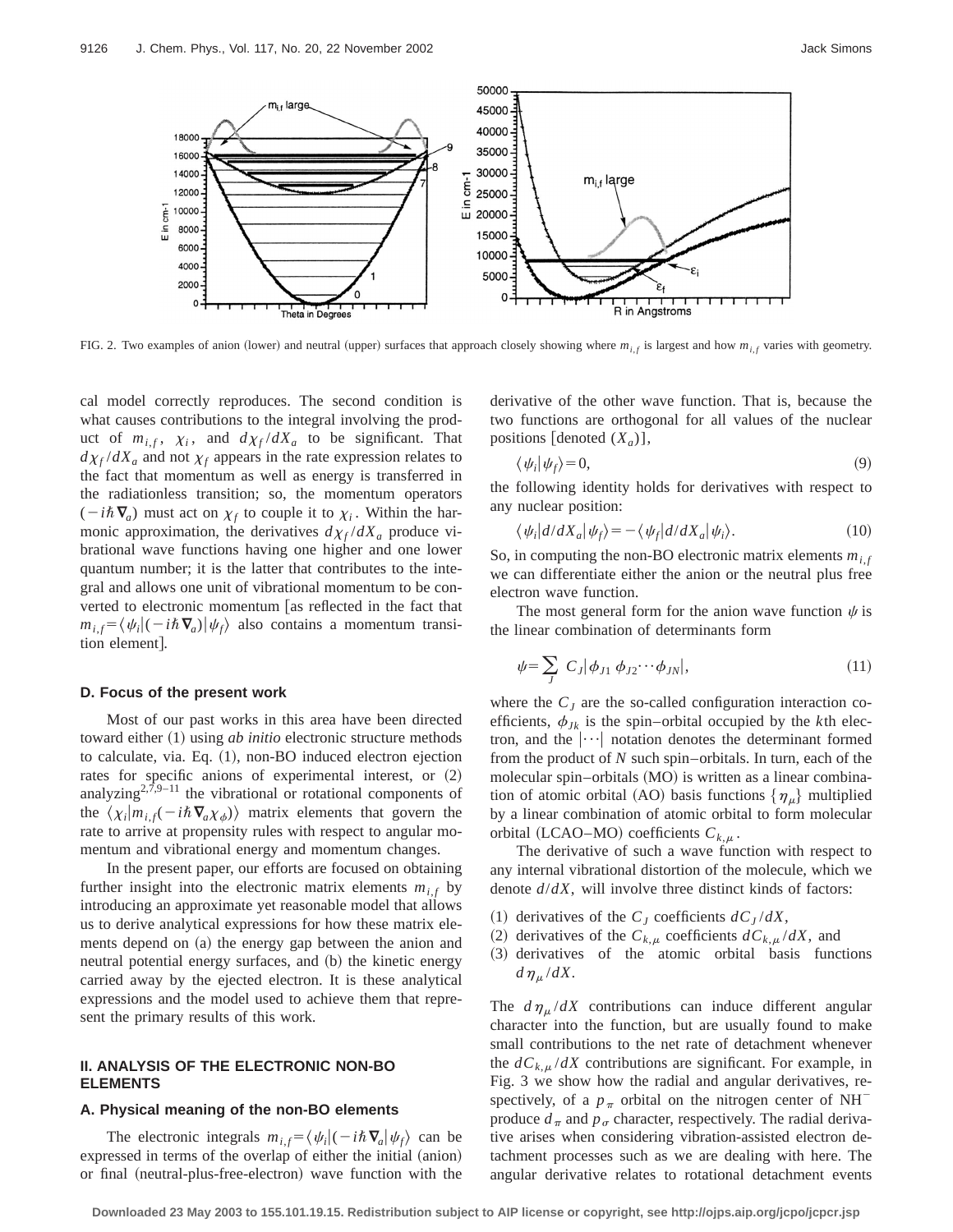

FIG. 3. Radial (left-hand side) and angular (right-hand side) derivatives of a  $p_{\pi}$  orbital on the nitrogen center of NH<sup>-</sup>.

that do not form the focus of the present discussion (but which we and others have discussed earlier<sup>5,7,12</sup>).

As stated above, the  $d\eta_\mu/dX$  derivatives do not usually contribute strongly to the  $d\psi/dX$  factors; instead, the  $dC_{k,\mu}/dX$  factors are found to dominate in most cases. Moreover, because most anions and their corresponding ground-state neutrals are described qualitatively correctly at the single-determinant level, it is common for the  $dC<sub>I</sub>/dX$ contributions to also be small (because only one  $C_J$  is significant and thus has the fixed value of unity). For these reasons, we will focus further attention on the usually dominant,  $dC_{k,\mu}/dX$  factors and their contributions to the detachment rates.

Assuming that the above  $dC_{k,\mu}/dX$  are the primary derivatives in  $d\psi/dX$ , and making a single-determinant approximation to the anion and the neutral-plus-free-electron wave functions, the non-BO electronic integral can be reduced as follows:

$$
\langle \psi_i | d/dX_a | \psi_f \rangle = \langle \phi_i | d\phi_f / dX \rangle
$$
  
=  $\sum_{\mu, v} C_{i,\mu} dC_{f,v} / dX \langle \eta_\mu | \eta_v \rangle$ . (12)

The integral between the two Slater determinants reduces to an integral between the orbital  $\phi_i$  from which the electron is ejected and the continuum orbital  $\phi_f$  into which it is ejected. That one-electron integral, in turn, reduces to the sum of overlap integrals  $\langle \eta_\mu | \eta_\nu \rangle$  between pairs of basis orbitals multiplied by LCAO–MO coefficients  $C_{i,\mu}$  and their derivatives  $dC_{f,\nu}/dX$ . The physical meaning of an orbital derivative such as  $d\phi_i/dX$  is illustrated in Fig. 4 where we show how the radial extent of an orbital changes as the bond connecting atoms near this orbital vibrate.

The molecular orbitals  $\phi_i$  depicted above change their radial sizes by modifying their LCAO–MO coefficients  $C_{k,\mu}$ in a way that causes the  $C_{k,\mu}$  for more diffuse basis orbitals  $\eta_{\mu}$  to grow at the expense of the  $C_{k,\mu}$  for more compact basis orbitals as the  $A$ – $B$  bond shortens. The reason behind this expansion of the orbital size as the  $A - B$  bond contracts lies in the fact that the anion's electron binding energy  $(EA)$ shrinks as the  $A - B$  bond shortens. That is, the energy spacing between the anion and neutral energy surfaces decreases as the bond shortens.

Such variation of EA with *R* would, for example, occur in species such as FLi<sup>-</sup> where the excess electron is bound in a  $\sigma$  orbital (such as that shown in Fig. 4) localized on the positive Li center; as the negative F atom moves closer to Li, the potential binding this electron becomes less attractive, so



FIG. 4. Change in radial extent of an orbital induced by shortening the *A*–*B* bond length for an orbital of  $\sigma$  (left-hand side) or of  $\pi$  (right-hand side) character.

the EA decreases. Hence, for short  $A - B$  distances, the EA is smaller, so the orbital's radial extent is large. It is this dynamical expansion and contraction (as the vibrational motion subsequently lengthens the  $A$ – $B$  bond) of the orbital that allows for vibration-to-electronic energy and momentum coupling. Another example of the variation in orbital size and binding energy is given in Fig. 5 where the orbital holding the excess electron of an enolate anion is depicted. In this example, as the twist angle evolves away from  $0^{\circ}$ , the delocalization of the  $p_{\pi}$  orbital containing the excess electron is lost making this orbital less stable, so its electron binding energy is reduced, and, in turn, its radial extent grows.



FIG. 5. Orbital holding excess electron in an enolate anion as a function of the twist angle of the terminal  $H_2C$  group.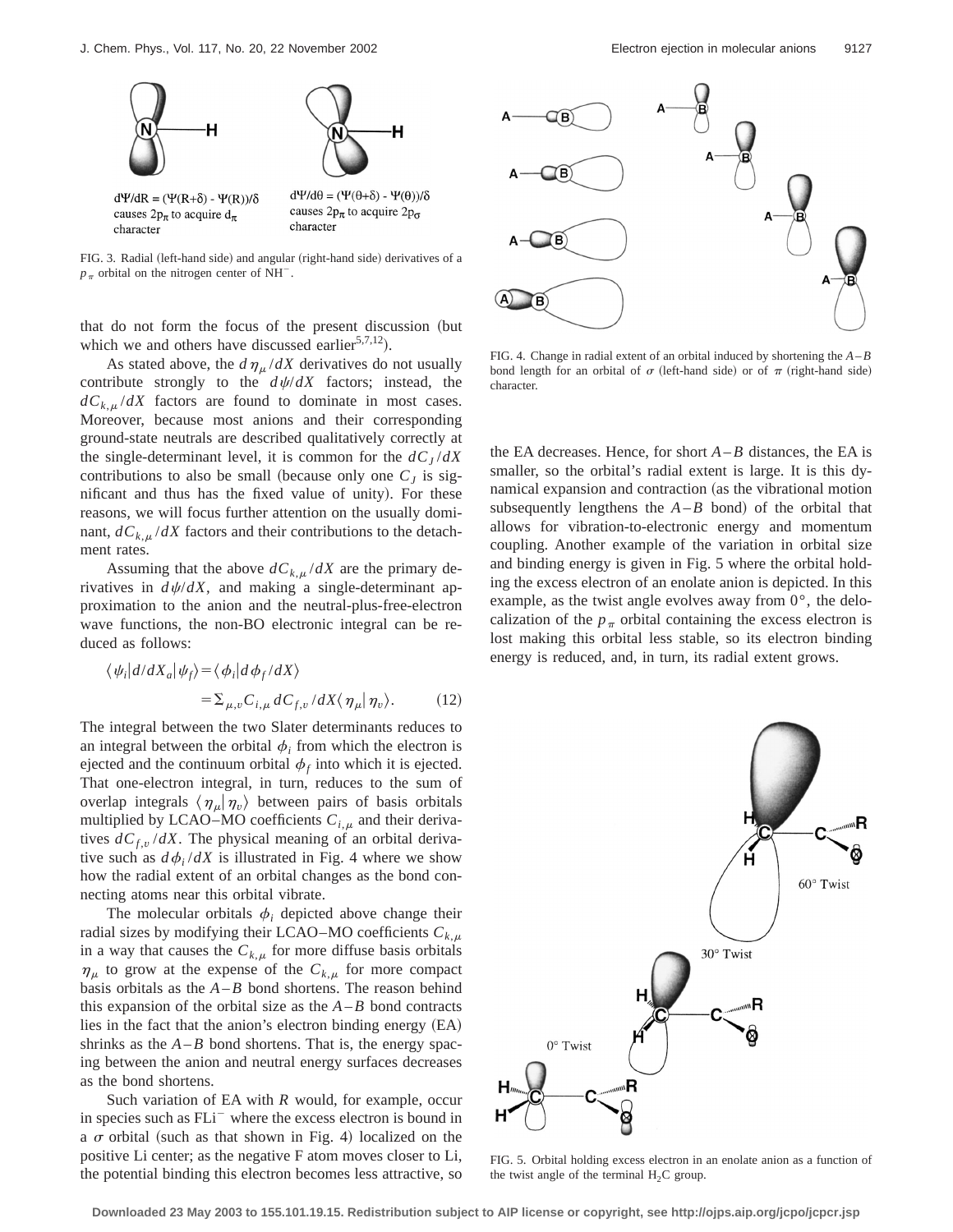

FIG. 6. Electron-molecule radial potentials  $V(r)$  at two values of the vibrational coordinate *X*. At  $X_1$  the potential is less attractive than at  $X_2$ .

## **B. An analytical model for the bound and continuum orbitals**

An elementary model for describing one excess electron (whose position is given by coordinates  $r$ ,  $\theta$ ,  $\phi$ ) interacting with a molecule (whose vibrational coordinates are denoted  ${X}$  and whose spatial orientation is described by Euler angles  $\alpha$ ,  $\beta$ ,  $\chi$ ) involves a one-electron Schrödinger equation of the form

$$
\{-\hbar^2/2mr^{-2}\partial/\partial r(r^2\partial/\partial r)+\hbar^2L^2/2mr^2+V\}\Psi=E\Psi.\tag{13}
$$

In this equation, the potential *V* depends on the coordinates of the excess electron with respect to the molecular frame. For example, in the two cases depicted in Fig. 4, *V* could be of the form

$$
V = -\mu e \cos \theta / 2r^2 \tag{14a}
$$

or

$$
V = -v(r)\sin^2\theta. \tag{14b}
$$

The form in Eq. (14a) could be appropriate to the  $\sigma$  state shown in Fig. 4 if the dominant potential were the chargedipole potential. Here,  $\mu$  is the magnitude of the dipole moment of the  $A - B$  molecule,  $r$  is the distance of the electron from the positive *B* atom, and  $\theta$  is the angular coordinate of the electron relative to the  $A - B$  bond axis. Equation  $(14b)$ would apply to the  $\pi$  state of Fig. 6. Then, the sin<sup>2</sup>  $\theta$  dependence shows the axially symmetric nature of the potential about the  $A - B$  bond axis, and  $v(r)$  would characterize how *V* depends on the distance  $(r)$  of the excess electron from the atom to which it is most strongly bound. In this case,  $v(r)$ cannot be written in terms of a single dominant power of *r* as in the electron–dipole example because  $v(r)$  arises from the attraction of the valence excess electron to the nucleus where its orbital is localized. However, in all cases, the radial dependence of *V* is attractive at large *r* and repulsive at small *r*.

An example of the former case is provided by the dipolebound anion  $\overline{FLi}(X^2\Sigma^+)$  and of the latter by the valencebound anion  $HN^{-}(X^{2}\Pi^{-})$ . Of course, in the above examples, there is only one internal vibrational coordinate, the *A*–*B* bond length, upon which *V* depends. In general, *V* will depend on all of the anion's vibrational coordinates, although it usually depends strongly on only one or a few (i.e., those that vibrate atoms to which the excess electron is bound) such coordinates.

To further develop our model, we now assume that

- (a) the angular form of the orbital  $\Psi$  is known (e.g., it would be a  $\sigma$  orbital comprised primarily of *s* and  $p_{\sigma}$ basis orbitals for the first case shown in Fig. 4 or a  $\pi$ orbital comprised primarily of  $p_\pi$  basis orbitals in the latter), and
- (b) the vibration effecting the electron ejection does not change the angular form of this orbital (e.g., the  $A - B$ bond vibration shown in Fig. 4 retains the  $\sigma$  and  $\pi$ symmetries of the two orbitals shown; only the radial character of  $\Psi$  is altered).

Even in cases such as that depicted in Fig. 5 where the precise angular character of the orbital is not maintained (although that of its dominant carbon  $p_{\pi}$  nature is retained), the above two assumptions are nearly met, so the analysis offered below is assumed to still apply.

In such cases, the orbital  $\Psi$  can be expressed as a product of a fixed angular part  $F(\theta, \phi)$  and a radial part  $R(r)$ , with the latter containing all of the vibration-coordinate  $({\bf X})$ dependence

$$
\Psi = F(\theta, \phi)R(r|\mathbf{X}).\tag{15}
$$

Such a separation of fixed angular and **X**-dependent radial parts holds for both the anion orbital ( $\Psi = \phi_i$ ) and the continuum free-electron orbital ( $\Psi = \phi_f$ ),

$$
\phi_i = F(\theta, \phi) R_i(r|\mathbf{X}),\tag{16a}
$$

$$
\phi_f = F(\theta, \phi) R_f(r|\mathbf{X}).\tag{16b}
$$

When these product forms are separated into the Schrödinger equation [Eq.  $(13)$ ], and one premultiplies by  $F^*(\theta, \phi)$ sin  $\theta$  and integrates over  $\theta$  and  $\phi$ , one obtains an equation for the radial parts  $R_{i,f}$  of the two orbitals,

$$
\begin{aligned} \{-\hbar^2/2mr^{-2}\partial/\partial r(r^2\partial/\partial r)+\hbar^2\langle L^2\rangle/2mr^2+\langle V\rangle\}R_{i,f} \\ =E_{i,f}R_{i,f}. \end{aligned} \tag{17}
$$

In these two radial equations, the symbol  $\langle L^2 \rangle$  is used to denote the average value of the angular momentum squared  $L<sup>2</sup>$  taken with respect to the angular "shape" of the orbitals  $F(\theta,\phi)$ :

$$
\langle L^2 \rangle = \int F^*(\theta, \phi) L^2 F(\theta, \phi) \sin \theta \, d\theta \, d\phi. \tag{18}
$$

The symbol  $\langle V \rangle$  is used to denote the electron–molecule interaction potential *V* averaged over the angular coordinates with respect to this same  $F(\theta, \phi)$ ,

$$
\langle V \rangle = \int F^*(\theta, \phi) V F(\theta, \phi) \sin \theta d\theta d\phi.
$$
 (19)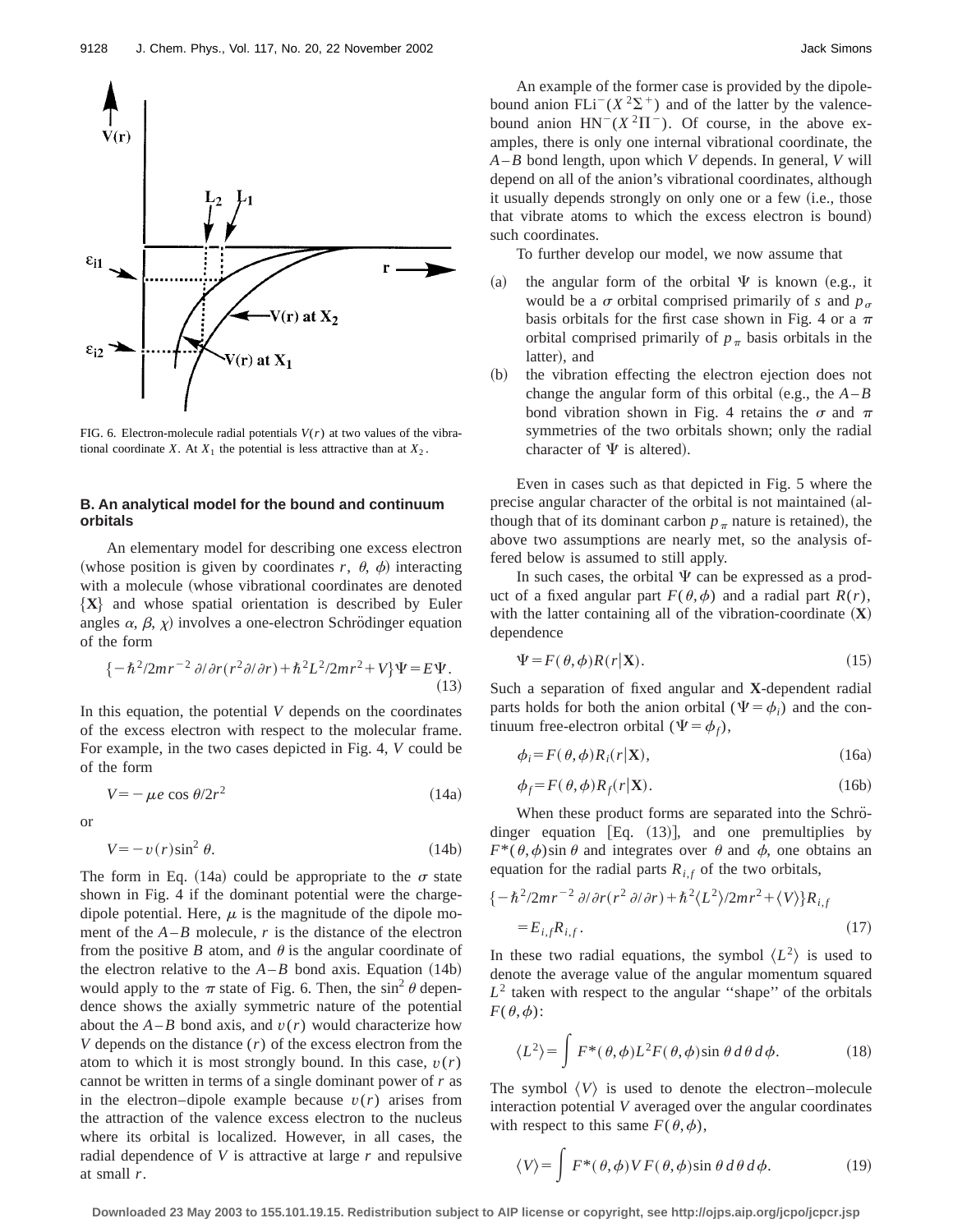By next rewriting the  $R_{i,f}$  functions as

$$
R_{i,f} = \psi_{i,f}/r,\tag{20}
$$

Eq.  $(17)$  can be rewritten as a Schrödinger equation for the  $\psi_{i,f}$  functions,

$$
\{-\hbar^2/2m\,\partial^2/\partial r^2 + U\}\psi_{i,f} = E_{i,f}\psi_{i,f}.\tag{21}
$$

Here, we introduced the short-hand notation *U* to represent the sum $^{13}$  of the angularly averaged electron–molecule potential  $\langle V \rangle$  and the average centrifugal potential  $\hbar^2 \langle L^2 \rangle / 2mr^2$ :

$$
U = \langle V \rangle + \hbar^2 \langle L^2 \rangle / 2mr^2. \tag{22}
$$

Recall that it is only through  $\langle V \rangle$  that the potential in the Schrödinger equation acquires its dependence on the vibrational coordinates  $\{X\}$ .

Now, we introduce a simple yet reasonable treatment of how *U* depends on **X** to further develop our model. In particular, we pose that it is the strength of the attractive electron-molecule potential *V*(*r*) that is modulated as the vibration along *X* takes place. Typical forms for the attractive portions of such radial potentials are shown in Fig. 6 for two values  $(X_1$  and  $X_2$ ) of the vibration coordinate *X*. In these plots, we show the longer-range attractive portion of the potential only; of course, at smaller *r* values, core repulsion and exchange effects dominate and  $V(r)$  becomes positive. Also shown in Fig. 6 are the ground-state anion energy levels  $\varepsilon_{i1}$ and  $\varepsilon_{i2}$  as well as the classical outer turning points  $L_1$  and  $L_2$ of these levels for each of the two geometries. Because the potential *U* is less attractive at  $X_1$  than at  $X_2$ , the electron binding energy  $\varepsilon_{i1}$  is smaller in magnitude than  $\varepsilon_{i2}$ . In addition, the outer turning point  $L_1$  for the less tightly bound level is larger (as is the radial extent of the corresponding orbital) than  $L<sub>2</sub>$ . These characteristics of the potential play very important roles in how we choose the parameters of our model potential as we now illustrate.

For the model potential introduced below, we use a radial "box potential" whose outer wall (at  $r=L$ ) and whose depth  $(U^0)$  parameters are chosen to reflect the attributes of the actual radial potential discussed above  $(i.e., as in Fig. 6).$ In particular, the depth  $U^0$  is chosen so that the resultant lowest eigenvalue  $\varepsilon_i$  gives (through EA= $U^0 - \varepsilon_i$ ) the correct electron affinity  $(EA)$  at each particular value of  $X$ . In addition, the box length *L* is chosen so that the radial extent of the corresponding orbital depends on  $X$  as expected (i.e., grows as the EA decreases). Specifically, we use the fact that the true anion orbital varies as  $r \exp(-r(2m \text{EA}/\hbar^2)^{1/2})$  for large *r*, which suggests that the average value of *r* should depend on EA as follows:

$$
\langle r \rangle = 3\hbar / (2(2m \text{ EA})^{1/2}) = (3/2^{3/2})(\hbar / m^{1/2}) \text{ EA}^{-1/2}. \quad (23)
$$

Below, we use this relationship between  $\langle r \rangle$  and EA to relate the radial potential's box length parameter *L* to EA.

It is important to stress that our primary goal in this work is not to accurately calculate (i.e., obtain a numerical value for) the  $m_{i,f}$  non-BO matrix elements; we already know how to do this using *ab initio* quantum chemistry. Instead, our objective is to obtain analytical expressions for how  $m_{i,f}$  depends on the EA (as a function of geometry) and



FIG. 7. Radial effective potential *U*(*r*) showing bound-state energy  $\varepsilon_i$ , continuum-state kinetic energy *E*, well depth  $U^0$ , and potential radial extent *L*.

on the kinetic energy *E* carried away by the ejected electron. To this end, we introduce a rather simple, but we believe qualitatively correct, model for the effective potential and for how this potential depends on the vibrational coordinates **X**. Within this model, we are then able to analytically evaluate  $m_{i,f}$  in a way that allows us to display its EA and *E* dependencies. Because this model is qualitatively representative of actual electron-molecule interactions, we thus believe that its *E* and EA dependencies are suggestive of what is found in reality.

Proceeding with the development of our model, the effective radial potential  $U(r)$  is represented by a square-well box potential such as shown in Fig. 7. The energy difference between the well depth  $U^0$  and the bound-state energy  $\varepsilon_i$  is the electron affinity EA  $(X)$ . The dependence of this EA on the vibrational coordinates  $\{X\}$  is assumed to arise totally from modulations in the well depth  $U^0$  and  $L$  parameters. In particular, we use the relation that  $U^0 = EA + \varepsilon_i$  and we assume that  $\varepsilon_i$  is given in terms of the particle in a box groundstate energy expression (see below for justification)

$$
\varepsilon_i = \hbar^2 \pi^2 / (2mL^2). \tag{24}
$$

Next, since the average value of the radial coordinate  $\langle r \rangle$  for the corresponding ground-state wave function is

$$
\langle r \rangle = L/2 \tag{25}
$$

we use Eqs.  $(23)$  and  $(25)$  to relate the box length *L* to the EA as follows:

$$
L = 2\langle r \rangle = (3/2^{1/2})(\hbar/m^{1/2})\text{EA}^{-1/2}.
$$
 (26)

Using this value for *L* in Eq. (24) allows  $\varepsilon_i$  and  $U^0$  to be rewritten in terms of EA,

$$
\varepsilon_i = \pi^2 \text{EA}/9,\tag{27a}
$$

$$
U^0 = EA(1 + \pi^2/9),\tag{27b}
$$

and, of course, Eq.  $(26)$  gives  $L$  in terms of EA.

As noted above, the radial extent of the bound-state anion orbital  $\langle r \rangle$  is related to the outer turning point (i.e., the box length parameter *L*). On the other hand, the free-electron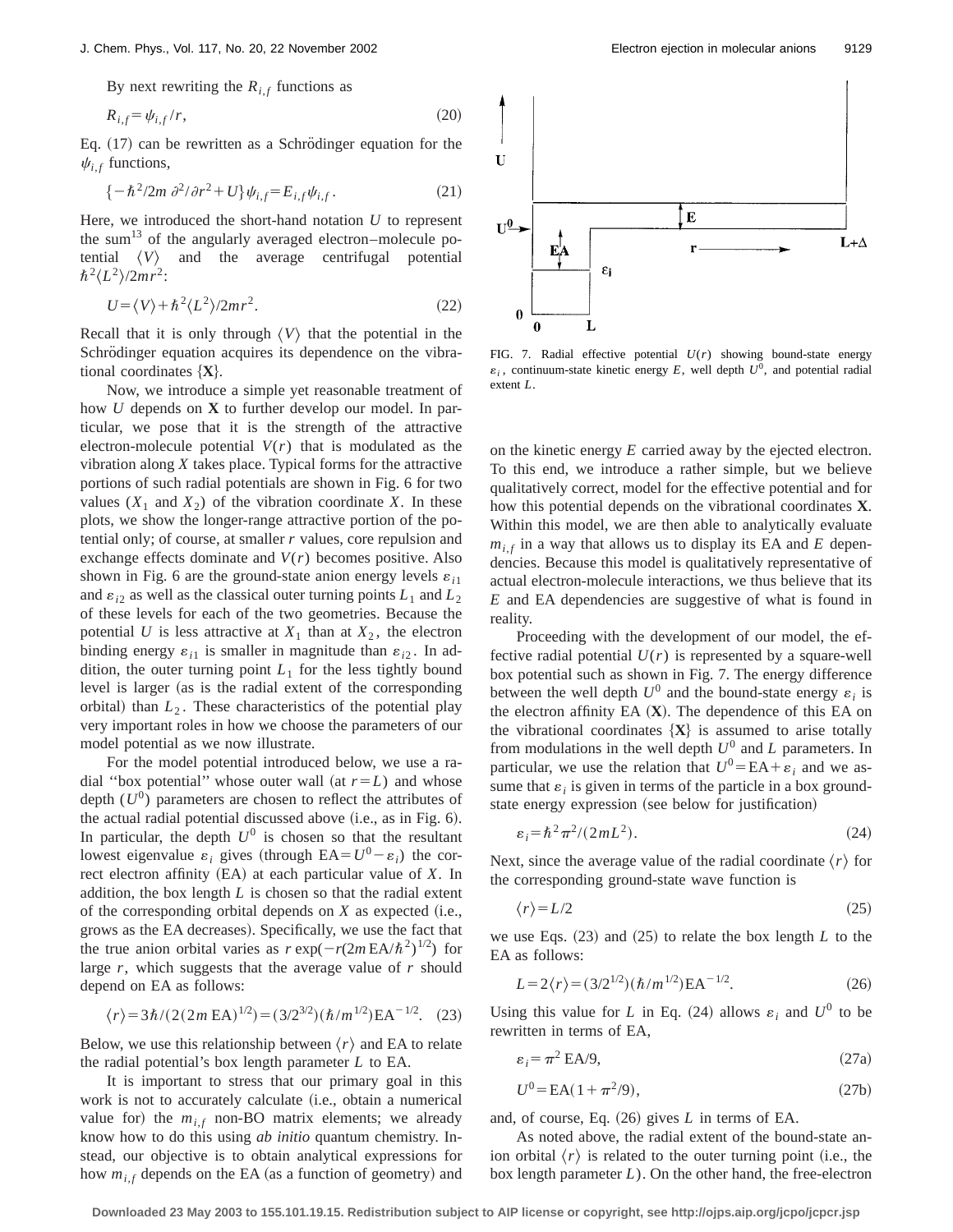orbital, whose asymptotic (kinetic) energy is  $E$ , is assumed to be "box normalized" to unity over the range  $0 \le r \le L$  $+\Delta$ .

The normalized bound-state radial wave function  $\psi_i(r)$ will be assumed to vanish at  $r=L$  to keep the analysis as simple as possible while remaining qualitatively correct. In principal, this function should also contain an exponentially decaying component in the  $r>L+\Delta$  region, but this component will be neglected. The resultant normalized ground-state anion wave function is

$$
\psi_i(r) = (2/L)^{1/2} \sin(\pi r/L) \tag{28}
$$

and the corresponding energy is as given in Eqs.  $(24)$  and  $(27a).$ 

The free-electron solution to the radial Schrödinger equation is expressed as follows:

$$
\psi_f(r) = C \sin(p^+ r/\hbar), \quad \text{for } 0 \le r \le L,
$$
 (29a)

$$
\psi_f(r) = D \exp(ip(r - L)/\hbar) + D' \exp(-ip(r - L)/\hbar),
$$
  
for  $L \le r \le L + \Delta$ . (29b)

Here,  $p = (2mE)^{1/2}$  and  $p^+ = (2m(U^0 + E))^{1/2}$  are the momenta of the electron in the asymptotic region  $L \le r \le L + \Delta$ and in the region where  $U(r)$  is nonzero  $r \leq L$ , respectively. Matching  $\psi_f$  and  $d\psi_f/dr$  at  $r = L$  and normalizing  $\psi_f$  such that the integral of  $|\psi|^2$  between  $r=0$  and  $r=L+\Delta$  is unity

$$
\int |\psi_f(r)|^2 dr = 1 \tag{30}
$$

produces (in the  $\Delta \rightarrow \infty$  limit) equations for the amplitudes *C*, *D*, and *D'*. These results are

$$
C = (2/\Delta)^{1/2} {\sin^2(p^+L/\hbar) + (p^+/p)^2 \cos^2(p^+L/\hbar)}_{(31a)}^{-1/2},
$$

$$
D = 1/2[\sin(p^+L/\hbar) - i(p^+/p)\cos(p^+L/\hbar)]C, \quad (31b)
$$

$$
D' = 1/2[\sin(p^+L/\hbar) + i(p^+/p)\cos(p^+L/\hbar)]C.
$$
 (31c)

Notice that all three amplitudes scale as  $(1/\Delta)^{1/2}$  as expected for a box-normalized function.

#### **C. Non-BO matrix elements**

The non-BO electronic matrix element  $m_{i,f}$  connecting  $\psi_i$  and  $\psi_f$  can, within the above approximations to the wave functions, be written as

$$
m_{i,f} = -i\hbar \int (2/L)^{1/2} \sin(\pi r/L) d/dX \operatorname{Csin}(p^+ r/\hbar) dr,
$$
\n(32)

where  $C$  is given in Eq.  $(31a)$  and the integral ranges over  $0 \le r \le L$ , and the derivative  $d/dX$  is meant to denote a sum of derivatives with respect to all vibrational coordinates. Changes in these coordinates are, as discussed earlier, assumed to modulate the depth of the attractive electronmolecule potential  $U^0$  and thus the EA, which is  $U^0 - \varepsilon_i$ . We re-express the derivative  $d/dX$  (*C* sin( $p^+r/\hbar$ )) as follows:

$$
d/dX(C\sin(p^+r/\hbar)) = (dC/dX)\sin(p^+r/\hbar)
$$
  
+ 
$$
C(r/\hbar)dp^+/dX\cos(p^+r/\hbar).
$$
 (33)

The first term,  $dC/dX$ , does not contribute to  $m_{i,f}$  as the integral  $\int \sin(\pi r/L)\sin(p+r/\hbar)dr$  vanishes because the bound and continuum orbitals are orthogonal to one another. The  $dp^+/dX$  factor in the second term is rewritten as

$$
dp^{+}/dX = 1/2(2m)^{1/2} [dU^{0}/dX] \{U^{0} + E\}^{-1/2}.
$$
 (34)

The result is that the non-BO matrix element becomes

$$
m_{i,f} = -i\hbar (2/L)^{1/2} C (2m)^{1/2} (1/2\hbar) [dU^0/dX]
$$
  
 
$$
\times \{U^0 + E\}^{-1/2} \int \sin(\pi r/L) r \cos(p+r/\hbar) dr.
$$
 (35)

The integral involving the trigonometric functions can be carried out and yields

$$
m_{i,f} = -i\hbar^2 \pi/2(2/L)^{1/2} C[dU^0/dX]
$$
  
 
$$
\times \{2m(U^0 + E)\}^{-1/2} \{U^0 + E - \varepsilon_i\}^{-1}.
$$
 (36)

Inserting the expression for  $C$  given in Eq.  $(31a)$ , again identifying the momenta  $p=(2mE)^{1/2}$  and  $p^+=(2m(U^0))$  $(E)$ <sup>1/2</sup>, and recalling that  $U^0$ =EA(1+ $\pi^2/9$ ) gives

$$
m_{i,f} = -i\hbar^2 \pi (L\Delta)^{-1/2} d \text{EA}/dX (1 + \pi^2/9) [\text{EA} + E]^{-1}
$$
  
× $(p/p^+){p^2 \sin^2(p^+L/\hbar)}$   
+ $p^{+2} \cos^2(p^+L/\hbar)$ }<sup>-1/2</sup>. (37)

Again, we stress that the rate of change of the EA along the vibrational coordinate *X* is assumed to result from the modulation in the well depth  $U^0$  and *L* parameters accompanying this vibration; this is what allows us to replace  $dU^{0}/dX$  by  $(1+\pi^2/9)d$  EA/*dX*. Equation (37) represents our final result for the non-BO electronic matrix elements [keeping in mind that  $L = 3\hbar/(2m \text{ EA})^{1/2}$ .

#### **D. The electron ejection rate expression**

To obtain an expression for the rate of electron ejection induced by vibrational non-BO coupling, we insert Eq.  $(37)$ into Eq.  $(1)$ . This produces the following rate expression (here  $\mu$  is the mass factor associated with the vibrational coordinate *X*):

$$
R = (2 \pi^2 \hbar^4 / 3 \mu^2) (1 + \pi^2 / 9)^2 \int \left| \int \chi_i^* d \, \text{EA}/dX \right|
$$
  
\n
$$
\times [\text{EA} + \text{E}]^{-1} (p/p^+) (2m \, \text{EA}/\hbar^2)^{1/4} \{p^2 \sin^2(p^+ L/\hbar) \}
$$
  
\n
$$
+ p^{+2} \cos^2(p^+ L/\hbar) \}^{-1/2} d\chi_f / dX \, \text{dX} \Big|^2 dp
$$
  
\n
$$
= (2 \pi^2 \hbar^3 / 3 \mu^2) (1 + \pi^2 / 9)^2 \int \left| \int \chi_i^* d \, \text{EA}/dX \right|
$$
  
\n
$$
\times [\text{EA} + \text{E}]^{-1} [\text{E}/(\text{E} + \text{U}^0)]^{1/2} \text{EA}^{1/4} (2m)^{-1/4} {\{\text{E}}$}
$$
  
\n
$$
+ \text{U}^0 \cos^2 [(\text{E} + \text{U}^0)/\text{EA}] \}^{-1/2} d\chi_f / dX \, \text{dX} \Big|^2 dp, \qquad (38)
$$

where we have also substituted the density of states  $\rho(E)dE=(\Delta/\pi\hbar)$  *dp* and the expression for *L*  $=3\hbar/(2m\text{ EA})^{1/2}$ . The key ingredients in this rate expression that we wish to emphasize are

**Downloaded 23 May 2003 to 155.101.19.15. Redistribution subject to AIP license or copyright, see http://ojps.aip.org/jcpo/jcpcr.jsp**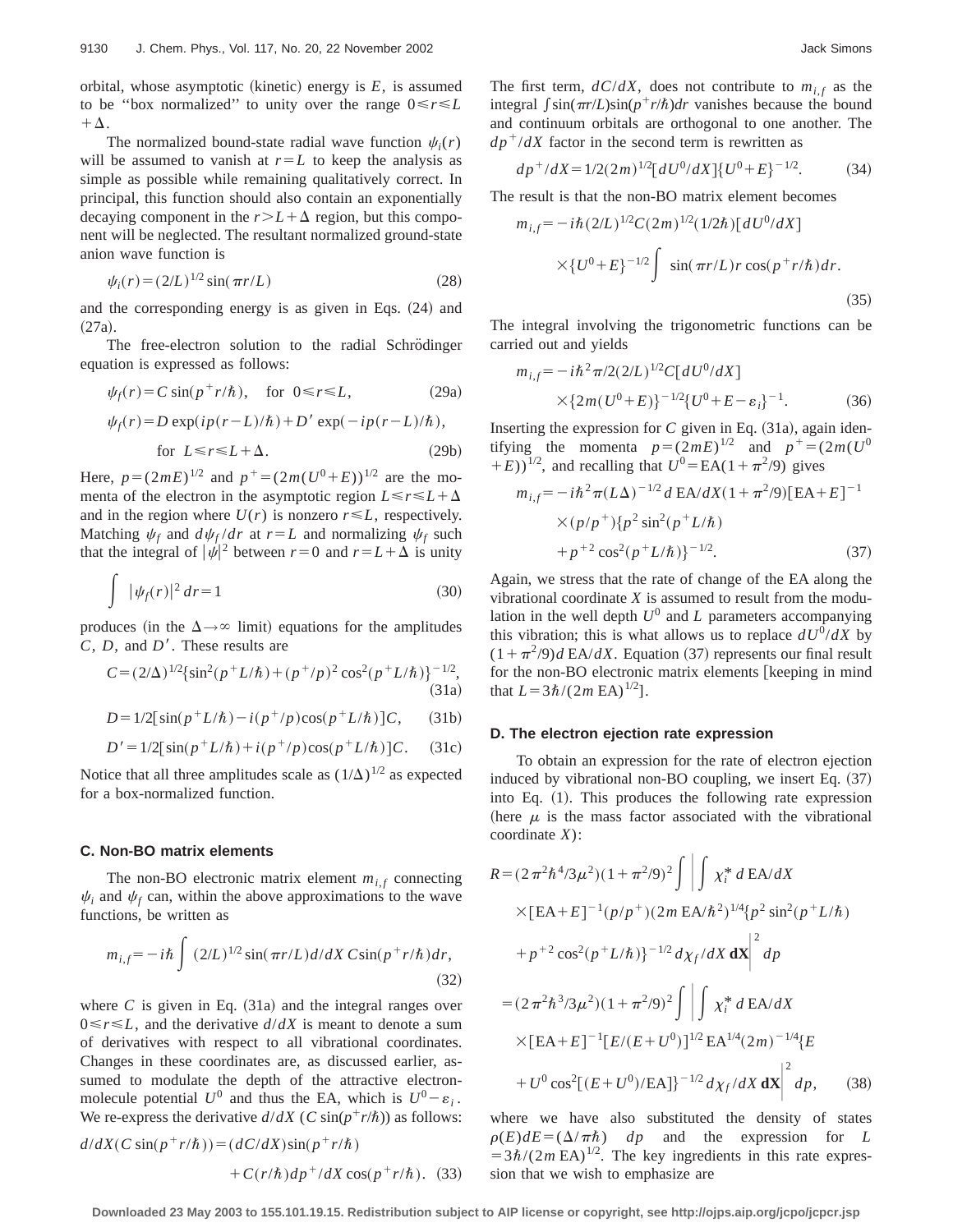- (1) The energy gap  $(\varepsilon_i \varepsilon_f)$  between the anion's state  $\chi_i$ and the neutral's  $\chi_f$  determines the kinetic energy  $E$  carried away by the ejected electron.
- $(2)$  As expected, we obtain a rate that is proportional to the square of an integral connecting the anion's vibrationrotation wave function  $\chi_i$  to the derivative of the neutral molecule's corresponding wave function  $d\chi_f/dX$ .
- (3) In this integral, a factor  $d$  EA/ $dX$ [EA+ $E$ ]<sup>-1</sup> appears that is large when the anion and neutral energy surfaces are close (i.e., EA is small) and when the "gap" between these surfaces is changing rapidly (i.e.,  $d E A/dX$  is large). This is one of the most important quantitative suggestions of this model, and is what helps us identify the geometries near where  $m_{i,f}$  is large as in Fig. 2. Moreover, it is this factor that seems to fit what we have observed in all of our *ab initio* calculations when we searched for geometries where  $m_{i,f}$  is largest.
- (4) Also within this integral, the factor  $[E/(E+U^0)]^{1/2}$  appears. This factor disfavors *E* values near zero, and is a rather slowly varying function of *E* at higher *E* values. Recalling that  $U^0 = (1 + \pi^2/9)E$ A, this factor also disfavors geometries where EA is large.
- (5) The quantity  ${E+U^0 \cos^2[(E+U^0)/\text{EA}]}^{-1/2}$ , which also occurs within this integral, is limited in magnitude between (i)  $E^{-1/2}$  and (ii)  $(U^0)^{-1/2}$ . This is also a rather weak function of  $E$  and of  $U^0$  (which is proportional to  $EA$ ).

## **III. SUMMARY**

We have introduced a one-dimensional particle-in-aradial-box model for the electron-molecule potential of a molecular anion. In this model, the vibrations of the underlying nuclear framework are assumed to cause modulations in the depth  $(U^0)$  and length  $(L)$  of the attractive potential well. These modulations, in turn, induce dynamical changes in the radial size and electron binding energy  $(EA)$  of the anion. The two most significant assumptions introduced into the model relate to how  $U^0$  and  $L$  are designed to reflect the proper dependence on EA. Specifically, the *L* parameter is chosen to reproduce the known relationship between the radial size of the anion's orbital and the electron binding energy. The  $U^0$  parameter is chosen so that the model's prediction of the electron binding energy (as  $U^0 - \varepsilon_i$ ) is the correct EA.

The non-BO couplings can be evaluated analytically within this model, and yield an electron detachment rate expression that offers insight into the electron ejection process. In particular, the crucial factors appearing multiplicatively in the integrals whose squares are proportional to the ejection rate are as follows:

- (1) A factor  $d$  EA/ $dX$ [EA+ $E$ ]<sup>-1</sup> that will be large if the separation between the anion and neutral energy surfaces  $(EA)$  is small and strongly varying ( $d E A/dX$  is large), and if the kinetic energy *E* carried away by the electron is small.
- (2) A factor  $[E/(E+U^0)]^{1/2} {E+U^0 \cos^2[E+U^0/EA]}^{-1/2}$ that (a) is small when *E* is small or when  $U^0$  is large

[recall  $U^0 = EA(1 + \pi^2/9)$ ] (b) is rather weakly dependent on  $E$ , otherwise, and  $(c)$  is also small at high  $E$ .

As noted earlier, these factors seem to agree with propensities that we have observed in our *ab initio* simulations of electron ejection rates.

In addition to the above propensities for transitions to occur near geometries where the anion and neutral surfaces approach closely and for which the ejected electron has neither very small nor very large kinetic energy, there are also vibrational energy and momentum propensities that contribute to the net rate.

Let us first consider the case in which the electronic  $m_i$ ,  $f_i$ matrix elements do not vary strongly with geometry. According to Eq.  $(38)$ , this will occur when the anion and neutral energy surfaces have slope differences (*d* EA/*dX*) and spacings (EA) that are smoothly varying over the range of geometries accessed by the anion's vibrational motion. Such a situation would not arise, for example, for the cases shown in Fig. 2, where the  $m_i$ , elements are large in a narrow range of geometries, but could arise in the case illustrated in the right hand panel of Fig. 1.

In such cases, the geometry dependence of the  $m_{i,f}$  can be factored out of the vibrational integral after which the latter reduces to an integral of the form

$$
\langle \chi_f | d\chi_i / dX \rangle. \tag{39}
$$

This integral can be treated as one does when computing Franck–Condon factors among vibrational states of two different electronic states, but with one modification. In the present case, as explained earlier, it is the derivative of one of the vibrational functions that occurs, because the electron ejection process requires that momentum (as well as energy) be transferred from the vibrational mode to the electron. So, the propensities arising in this case relate to the squares of the overlap of the anion's vibrational state lowered by one quantum level with the neutral molecule's vibrational functions  $\chi_f$ . The anion's function is lowered by one quantum because  $d\chi_i/dX$  generates, within the harmonic approximation, functions of one lower and one higher quantum number and only the former contributes to transfer of energy out of the vibrational mode.

The other limiting case to consider occurs when the  $m<sub>i,f</sub>$ elements are large over only a narrow range of molecular geometries  $(e.g., as in Fig. 2)$ . In such a case, The integral  $\int (m_{i,f}\chi_f d\chi_i/dX) dX$  ranges only over that region (e.g., 0)  $\langle X \rangle \langle \delta \rangle$  where  $m_i$  *f* is significant. In this range,  $\chi_i$  and  $\chi_f$ oscillate with local de Broglie wave lengths of  $h/(2\mu[\varepsilon_i])$  $-E^-(X)$ <sup>[1/2</sup>) and  $h/(2\mu[\varepsilon_f-E^0(X)]^{1/2})$ , respectively. Here,  $E^{-}(X)$  is the anion's energy surface,  $E^{0}(X)$  is the neutral's,  $\mu$  is the reduced mass belonging to the vibrational mode, and  $\varepsilon_i$  and  $\varepsilon_f$  are the anion and neutral vibrational energies. Within the approximation where the  $m_{i,f}$  elements are factored out of this integral (for this limited range of  $X$ ), one can show that the integral will be small unless these two local de Broglie wavelengths are similar. In turn, this suggests that the local momenta  $(2\mu[\epsilon_i-E^{-}(X)])^{1/2}$  and  $(2\mu[\varepsilon_f - E^0(X)])^{1/2}$  should be similar or that  $\varepsilon_i - \varepsilon_f$  $-E^{-}(X) + E^{0}(X)$  should be small. Notice that  $\varepsilon_{i} - \varepsilon_{f}$  and

**Downloaded 23 May 2003 to 155.101.19.15. Redistribution subject to AIP license or copyright, see http://ojps.aip.org/jcpo/jcpcr.jsp**